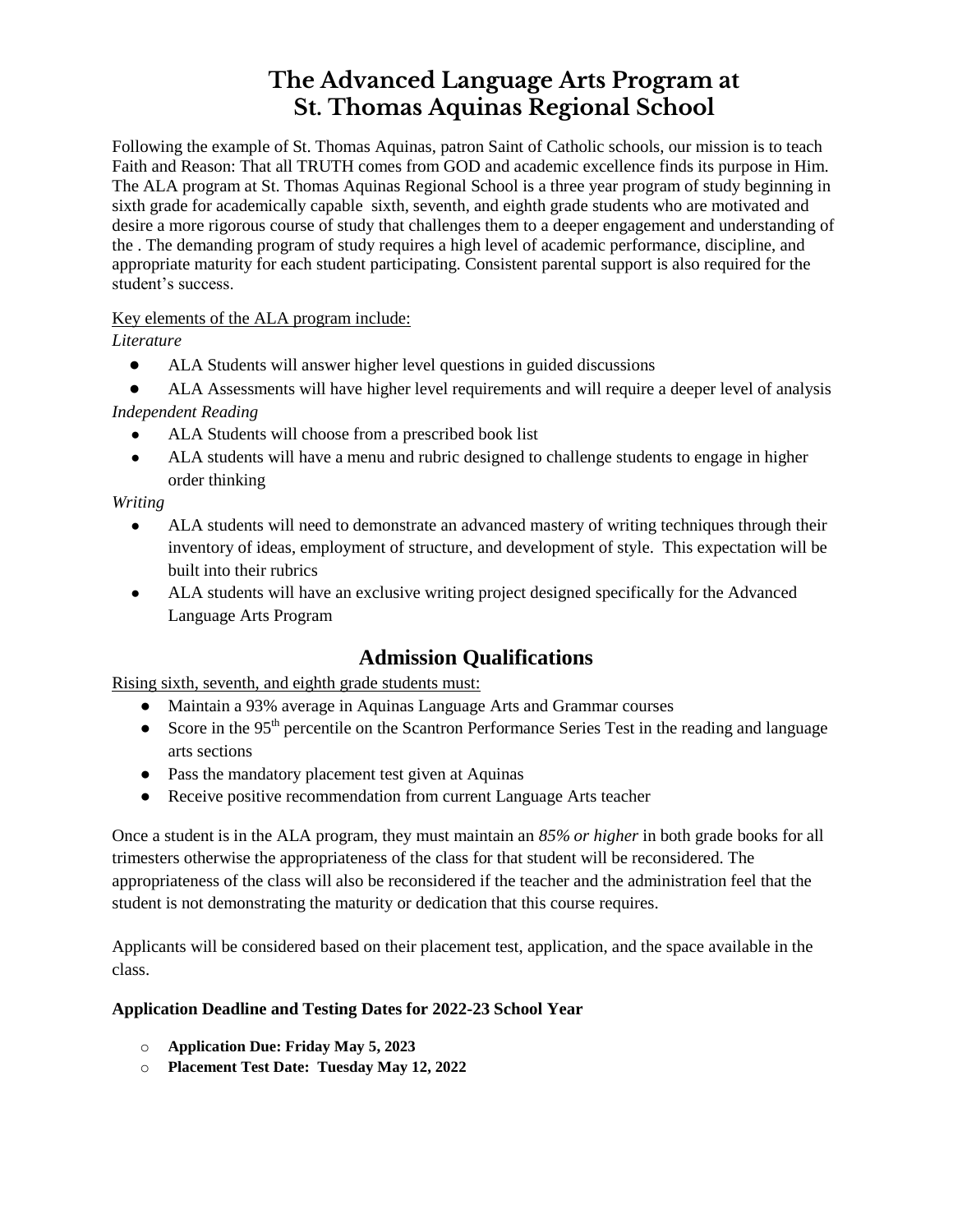

St. Thomas Aquinas Regional School UINAS

## **Advanced Language Arts**

at St. Thomas Aquinas Regional School

# **Student Application**

| Date: $\frac{1}{\sqrt{1-\frac{1}{2}}\sqrt{1-\frac{1}{2}}\sqrt{1-\frac{1}{2}}\sqrt{1-\frac{1}{2}}\sqrt{1-\frac{1}{2}}\sqrt{1-\frac{1}{2}}\sqrt{1-\frac{1}{2}}\sqrt{1-\frac{1}{2}}\sqrt{1-\frac{1}{2}}\sqrt{1-\frac{1}{2}}\sqrt{1-\frac{1}{2}}\sqrt{1-\frac{1}{2}}\sqrt{1-\frac{1}{2}}\sqrt{1-\frac{1}{2}}\sqrt{1-\frac{1}{2}}\sqrt{1-\frac{1}{2}}\sqrt{1-\frac{1}{2}}\sqrt{1-\frac{1}{2}}\sqrt{1-\frac{1}{2}}$ |
|---------------------------------------------------------------------------------------------------------------------------------------------------------------------------------------------------------------------------------------------------------------------------------------------------------------------------------------------------------------------------------------------------------------|
|                                                                                                                                                                                                                                                                                                                                                                                                               |
|                                                                                                                                                                                                                                                                                                                                                                                                               |
|                                                                                                                                                                                                                                                                                                                                                                                                               |
| ,我们也不会有什么。""我们的人,我们也不会有什么?""我们的人,我们也不会有什么?""我们的人,我们也不会有什么?""我们的人,我们也不会有什么?""我们的人                                                                                                                                                                                                                                                                                                                              |
| <b>Teacher Recommendation</b>                                                                                                                                                                                                                                                                                                                                                                                 |
| I have submitted a form to my child's current Language Arts teacher.                                                                                                                                                                                                                                                                                                                                          |
|                                                                                                                                                                                                                                                                                                                                                                                                               |
|                                                                                                                                                                                                                                                                                                                                                                                                               |
| <b>Standardized Testing</b>                                                                                                                                                                                                                                                                                                                                                                                   |
| My child took the Scantron Performance Series test at Aquinas                                                                                                                                                                                                                                                                                                                                                 |
| My child took a different assessment at another school. A copy of the scores is<br>enclosed.                                                                                                                                                                                                                                                                                                                  |
|                                                                                                                                                                                                                                                                                                                                                                                                               |
|                                                                                                                                                                                                                                                                                                                                                                                                               |
|                                                                                                                                                                                                                                                                                                                                                                                                               |
|                                                                                                                                                                                                                                                                                                                                                                                                               |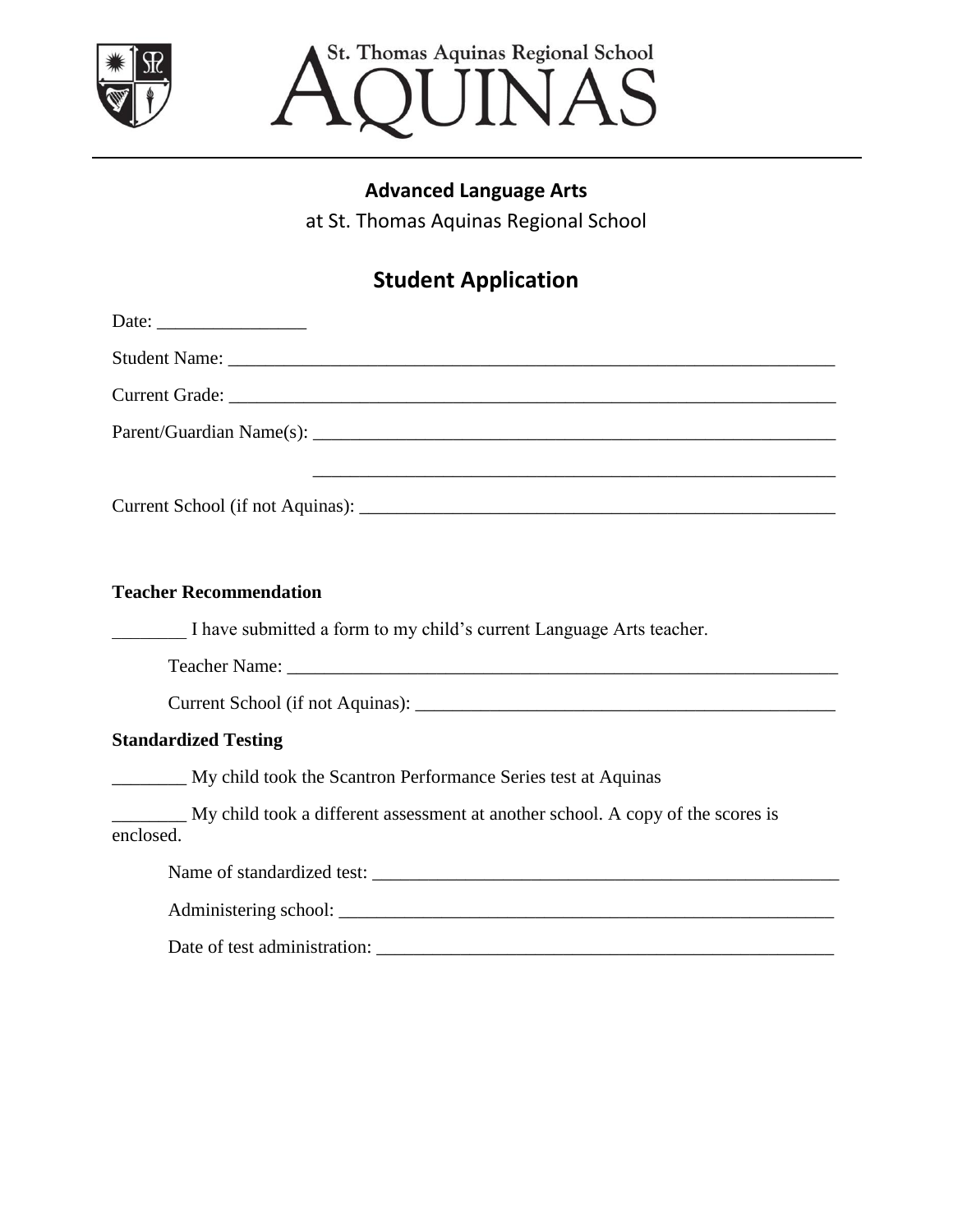### **Placement Exams**

\_\_\_\_\_\_\_\_ My child is currently enrolled at Aquinas and will take a placement exam for rising  $6<sup>th</sup>$ ,  $7<sup>th</sup>$ , and  $8<sup>th</sup>$  grader students on **Friday, May 12, 2023** 

\_\_\_\_\_\_\_\_My child is currently enrolled in another school and will take the placement exam on the scheduled date to be determined by Aquinas after the application process is complete.

### **Language Arts Grades**

\_\_\_\_\_\_\_\_ My child is currently enrolled at Aquinas. A copy of the final report card will be on file.

\_\_\_\_\_\_\_\_ My child is currently enrolled at another school. A copy of the final report card with a final grade average will be sent to the school by the testing date.

Parent(s)/Guardian(s) Signature(s): \_\_\_\_\_\_\_\_\_\_\_\_\_\_\_\_\_\_\_\_\_\_\_\_\_\_\_\_\_\_\_\_\_\_\_\_\_\_\_\_\_\_\_\_\_\_\_\_\_

Student Signature: \_\_\_\_\_\_\_\_\_\_\_\_\_\_\_\_\_\_\_\_\_\_\_\_\_\_\_\_\_\_\_\_\_\_\_\_\_\_\_\_\_\_\_\_\_\_\_\_\_\_\_\_\_\_\_\_\_\_\_\_\_\_

\_\_\_\_\_\_\_\_\_\_\_\_\_\_\_\_\_\_\_\_\_\_\_\_\_\_\_\_\_\_\_\_\_\_\_\_\_\_\_\_\_\_\_\_\_\_\_\_\_\_

Please submit the application, parent/guardian questionnaire, student questionnaire, and any other supporting documentation to:

St. Thomas Aquinas Regional School ATTN: ALA Application 13750 Marys Way Woodbridge, Virginia 22191

Application Deadline: **Friday May 5, 2023**

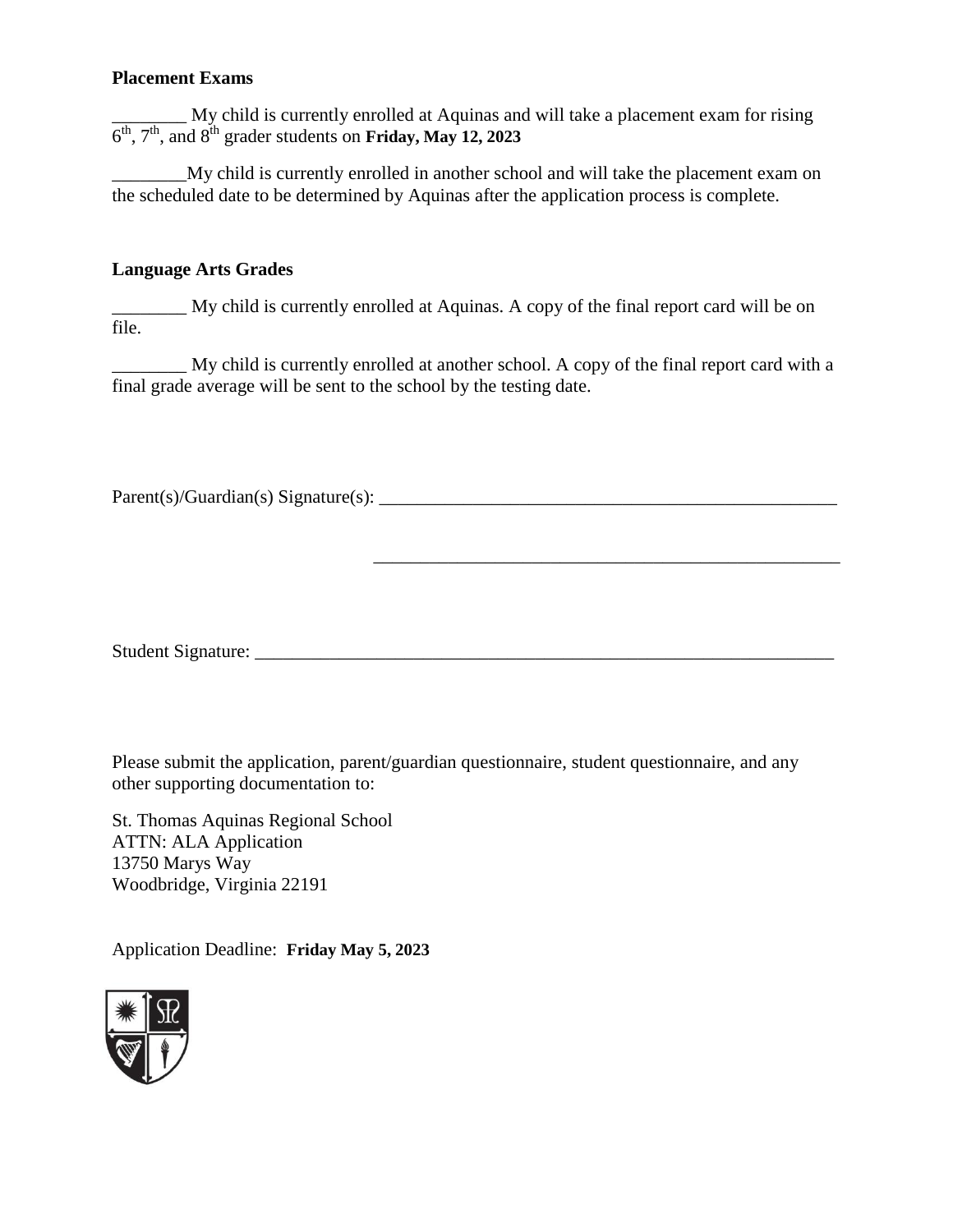# **Parent Questionnaire St. Thomas Aquinas Regional School ALA Program**

\_\_\_\_\_\_\_\_\_\_\_\_

 $\overline{\phantom{a}}$ 

Student Name: Parent Name: \_\_\_\_\_\_\_\_\_\_\_\_

Why are you interested in having your student participate in the ALA program at Aquinas?

Describe and explain your child's regular routine for homework. How long does your child work on homework each night.

What extra-curricular commitments does your child or your family have outside of Aquinas?

Is there anything you would like us to know about your child as we consider your application?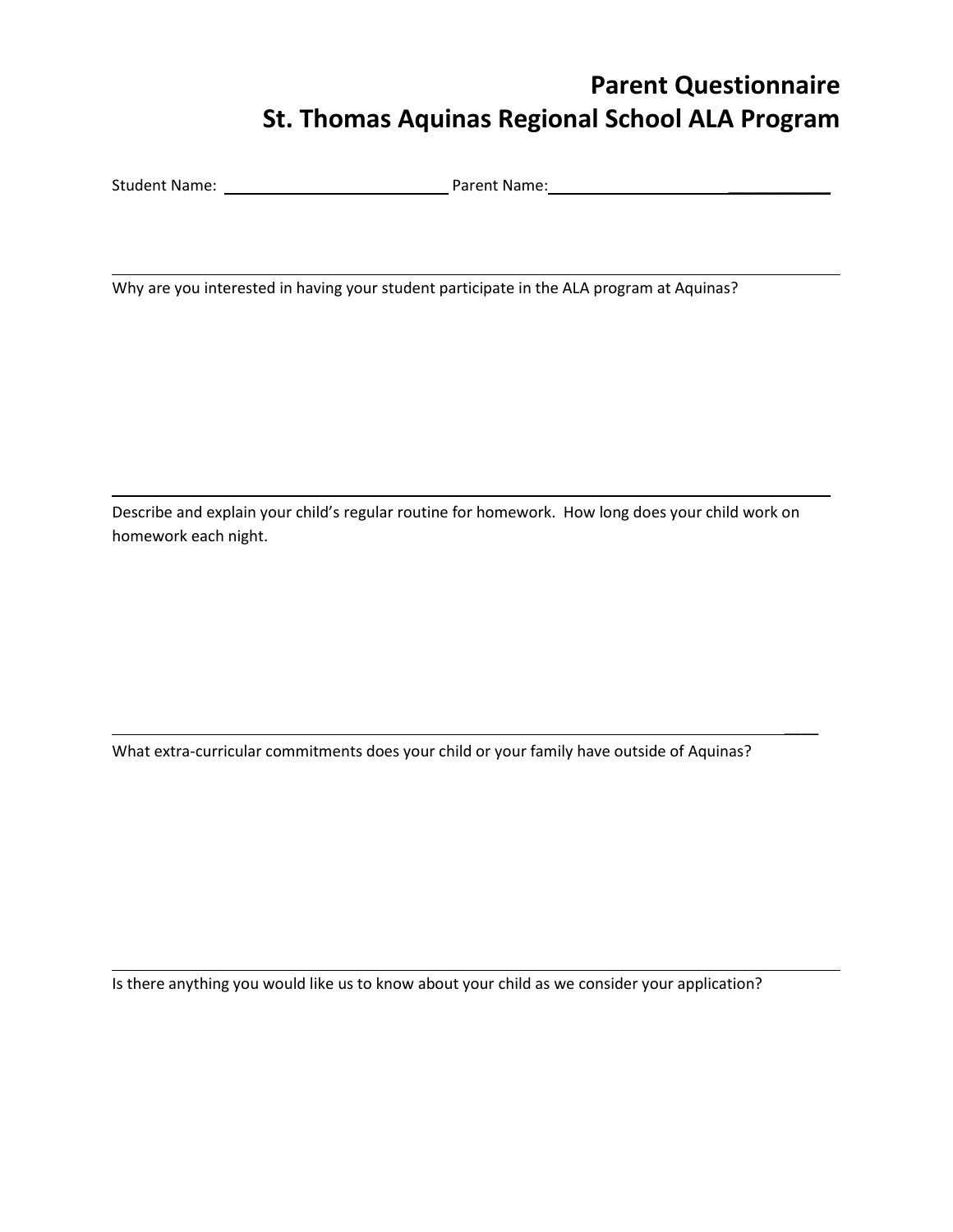

 $\overline{\phantom{a}}$ 

 $\overline{\phantom{a}}$ 

 $\overline{\phantom{a}}$ 

*Please print in your own handwriting. You may attach a separate sheet if needed.*

Name: Date:

Present grade **Notainable** 

Why are you interested in being a part of the ALA program at Aquinas?

What have you heard about the ALA program at Aquinas?

What do you think about homework? How much do you usually have?

What is your regular routine for completing homework?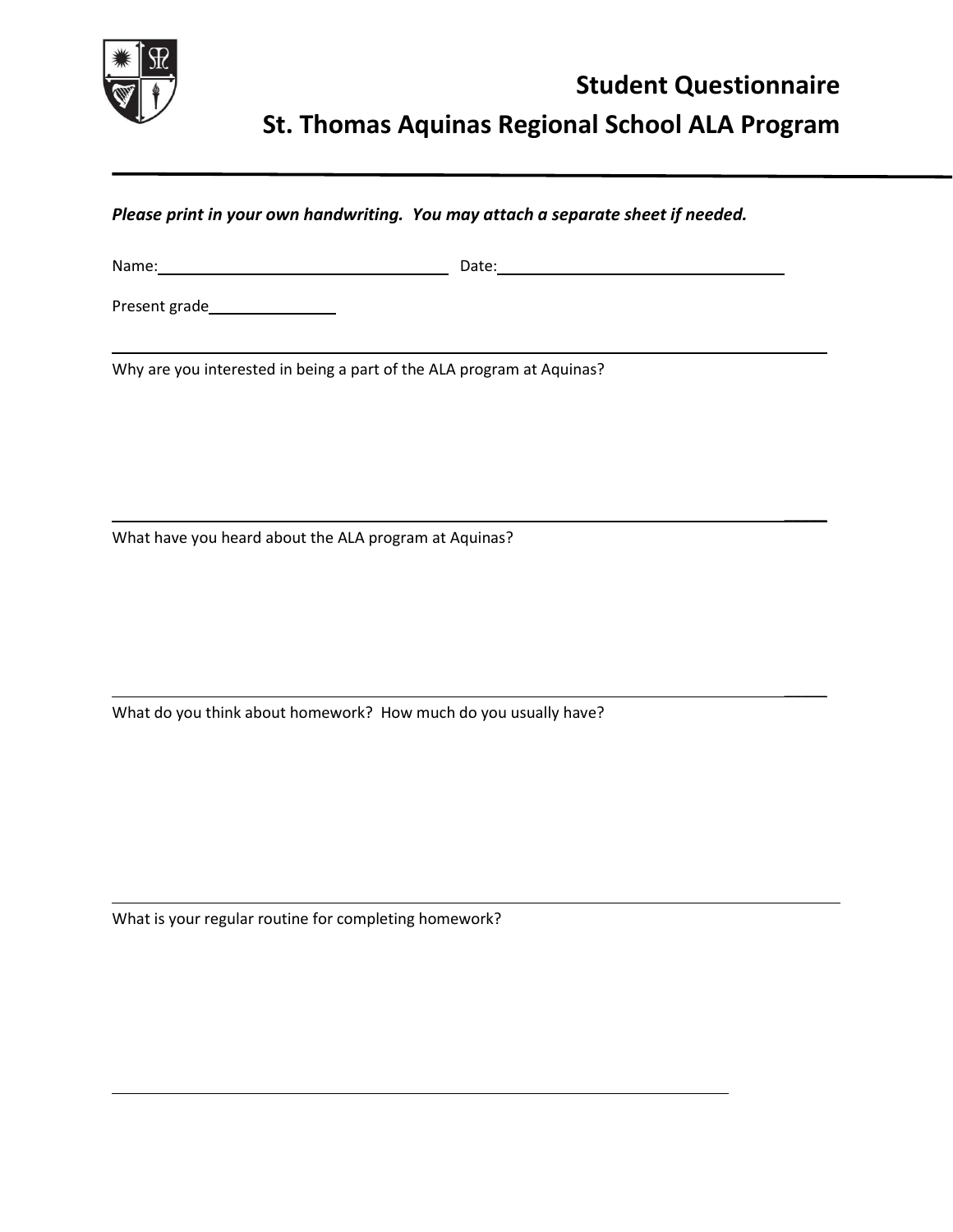What academic subjects do you enjoy the most? The least? What is your favorite subject?

When you have a question or get stuck in your school work/homework, what do you do?

What other activities/clubs/teams are you involved in at Aquinas or outside of school? What is your favorite activity? How much time do you spend on these activities?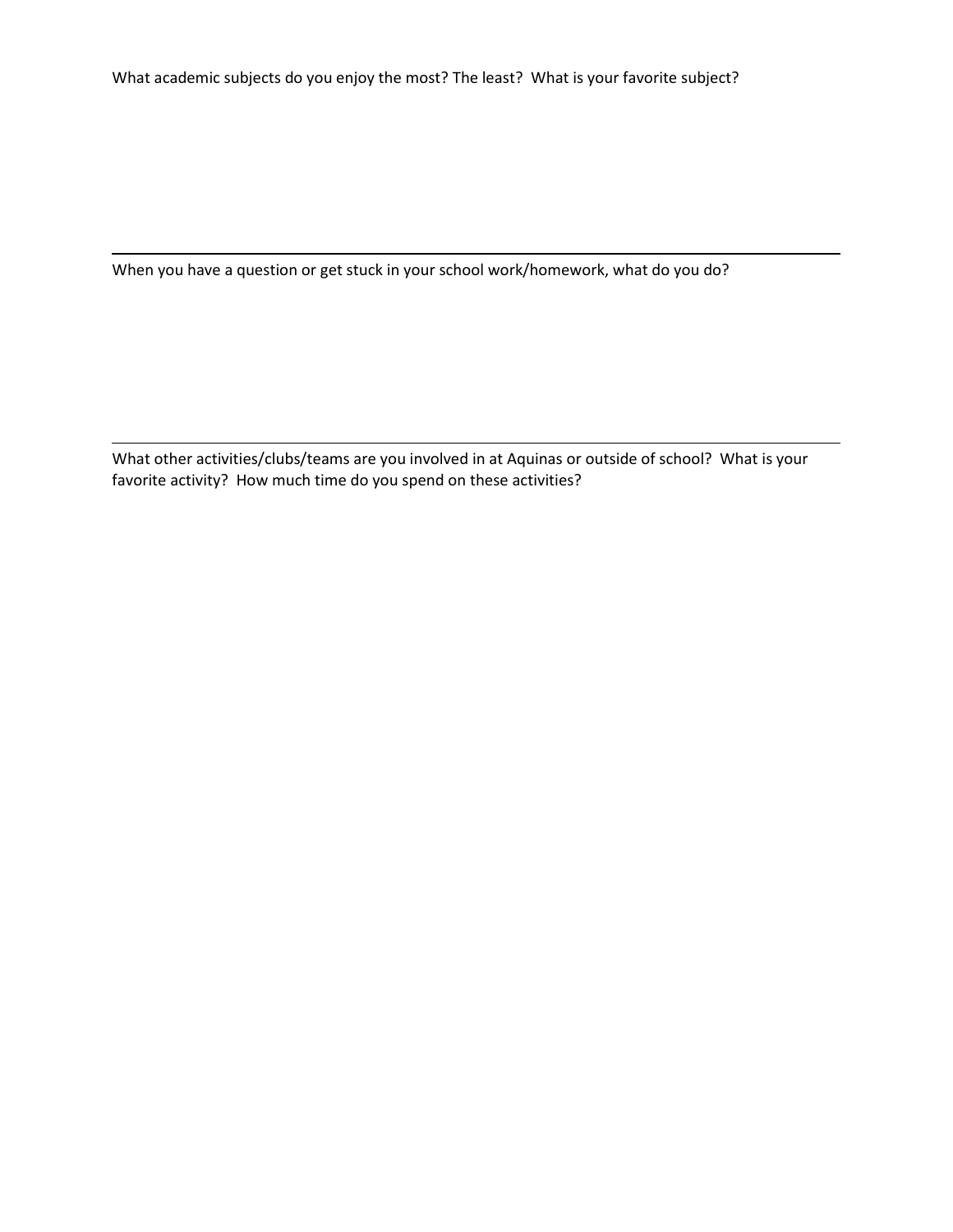

St. Thomas Aquinas Regional School INAS

## **Advanced Language Arts**

### **Student Recommendation Form, Grades 6-8**

| is applying for admission to the Advanced Language Arts                                              |  |  |  |  |
|------------------------------------------------------------------------------------------------------|--|--|--|--|
| (ALA) program for grade<br>. The administration would greatly appreciate your cooperation in         |  |  |  |  |
| giving as full an appraisal as possible of this student's performance. These comments are especially |  |  |  |  |
| helpful in assessing an applicant's qualifications. Please complete and return the recommendation    |  |  |  |  |
| to the school office at your earliest convenience. All replies will be kept confidential.            |  |  |  |  |

| Teacher Name:                   |       |      |  |
|---------------------------------|-------|------|--|
|                                 |       |      |  |
| School address (if not Aquinas) |       |      |  |
| City                            | State | Zip  |  |
|                                 |       |      |  |
| Parent/Guardian Signature       |       | Date |  |

*The following to be completed by the student's current Language Arts teacher:*

*Please place an X on the scale for each characteristic of the student.*

| <b>Characteristic</b>           | Always/Good | Never/Poor |
|---------------------------------|-------------|------------|
| Attentiveness in class          |             |            |
| Completes homework              |             |            |
| Participates in class           |             |            |
| Works independently             |             |            |
| Reading aptitude                |             |            |
| Writing aptitude                |             |            |
| Academically motivated          |             |            |
| Appropriate maturity for age    |             |            |
| Appropriate academic discipline |             |            |